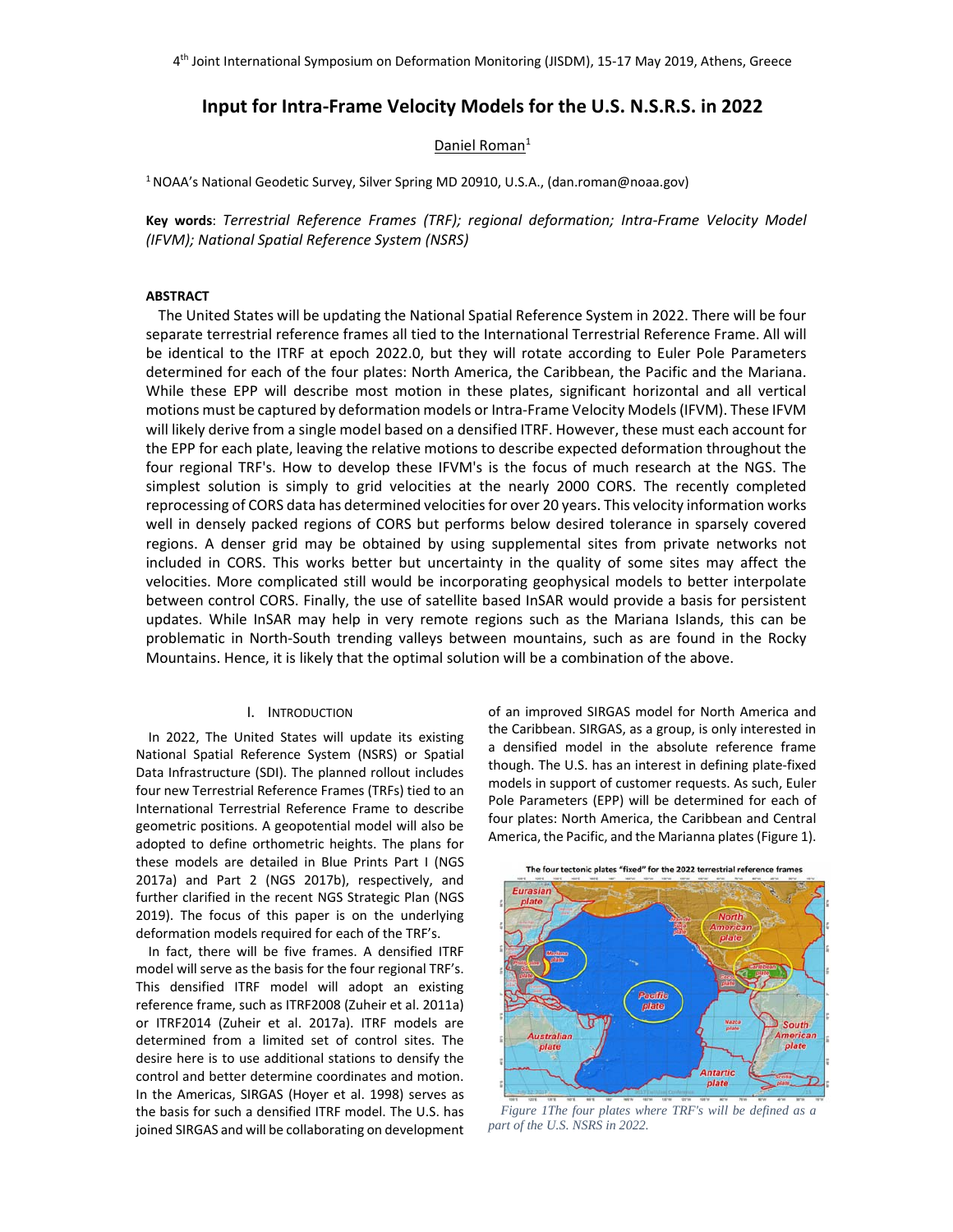The expectation for the U.S. NSRS in 2022 is to provide plate‐specific frames and any horizontal and vertical motions in those frames over any given period of time. For a surveyor, the intent is that a GNSS survey collected at an observation epoch can be moved to a common epoch by accounting for deformation at the observation site during the intervening time between the observation and the standard epoch.

For many regions in the eastern continental U.S., this is fairly straight forward. The EPP will define most the horizontal motion and the remaining motion is vertical and due to Glacial Isostatic Adjustment (GIA). The last is fairly long wavelength and can be modelled. The Canadian Geodetic Survey already offers such a correction in their positioning products (Craymer and Roman 2018) to best account for horizontal and vertical motion over time. This process becomes much more problematic in regions experiencing dynamic motions such as southern California.

This paper will focus briefly on the definitions and concerns about the EPP and then discuss the various data sets available for densifying the velocity model information for IFVM's. It will conclude with an outlook and future work.

## II. EULER POLE PARAMETERS

The determination of the EPP for these plates is not the focus of this paper but is integral to the discussion. The motion for any site on a plate would be determined in an absolute frame (e.g., SIRGAS). If the motion implied by the EPP is removed, the remaining signal then is the motion within that frame.

Since deformation occurs on each side of a plate boundary, this deformation would extend over the boundary in a continuous manner (i.e., no discontinuous signals at the plate edges). Since these deformation models can extend past the plate boundaries, the term Intra‐Frame Velocity Model (IFVM) was adopted to describe the motion inside that frame but also beyond its edges.

EPP determination or selection is critical. Any errors in its determination of the EPP will be considered as deformation or motion within the frame. This would unnecessarily complicate the generation of IFVM's and potentially degrade their quality.



*Figure 2Horizontal velocities of the 203 selected sites for ITRF2008 PMM estimation from Zuheir et al.2011b.* 

Preliminary estimates are already available for the ITRF2008 model (Zuheir et al. 2011b, 2012) as well as the ITRF2014 model (ITRF2017b). Figure 2 shows the velocities in the absolute ITRF2008 frame at the IGS stations. EPP are available for North America, Caribbean and Pacific plates.

Even so, the 2008 EPP estimates will not serve as the final values as they were only developed from a limited set of IGS stations. A great deal more information is required to develop a reliable estimate. Especially for plates subject to deformation along the margins, such as the Caribbean and Marianna plates. In Figure 3, EPP pole is shown as determined from a subset of CORS in the "stable" portion of North America. The ITRF2008 (IGS08) pole position is also shown for comparison. Simply adopting the 2008 EPP parameters determined in Zuheir et al. (2012) is not viable.



*Figure 3EPP determined for a subset of CORS sites as a part of the ITRF2008 reprocessing. The published value for ITRF2008 (IGS08) EPP is also shown.*

An important additional difficulty here is that there are no EPP determined for the Caribbean plate for the ITRF2014 solution, even though an estimate was made for the Caribbean in ITRF2008. This was likely due to the uncertainty in the limited set of fiducial points available to make such an estimate. Since SIRGAS has adopted ITRF2014, this means that another path must be pursued to determine EPP for at least the Caribbean if not all four plates.

For the U.S., supplemental sites will be selected to ensure the best estimates for the EPP. These are available from the SIRGAS‐CON, UNAVCO (e.g., PBO and COCONet sites), and APREF. These supplemental sites will improve the overall understanding of motion in the absolute frame, and thereby create better EPP estimates and IFVMs.

The desired goal is that the EPP for North America and the Pacific be reliable at the cm‐level for approximately 30 years. Given the inherent instability for the Caribbean and Marianna plates, it is only likely that the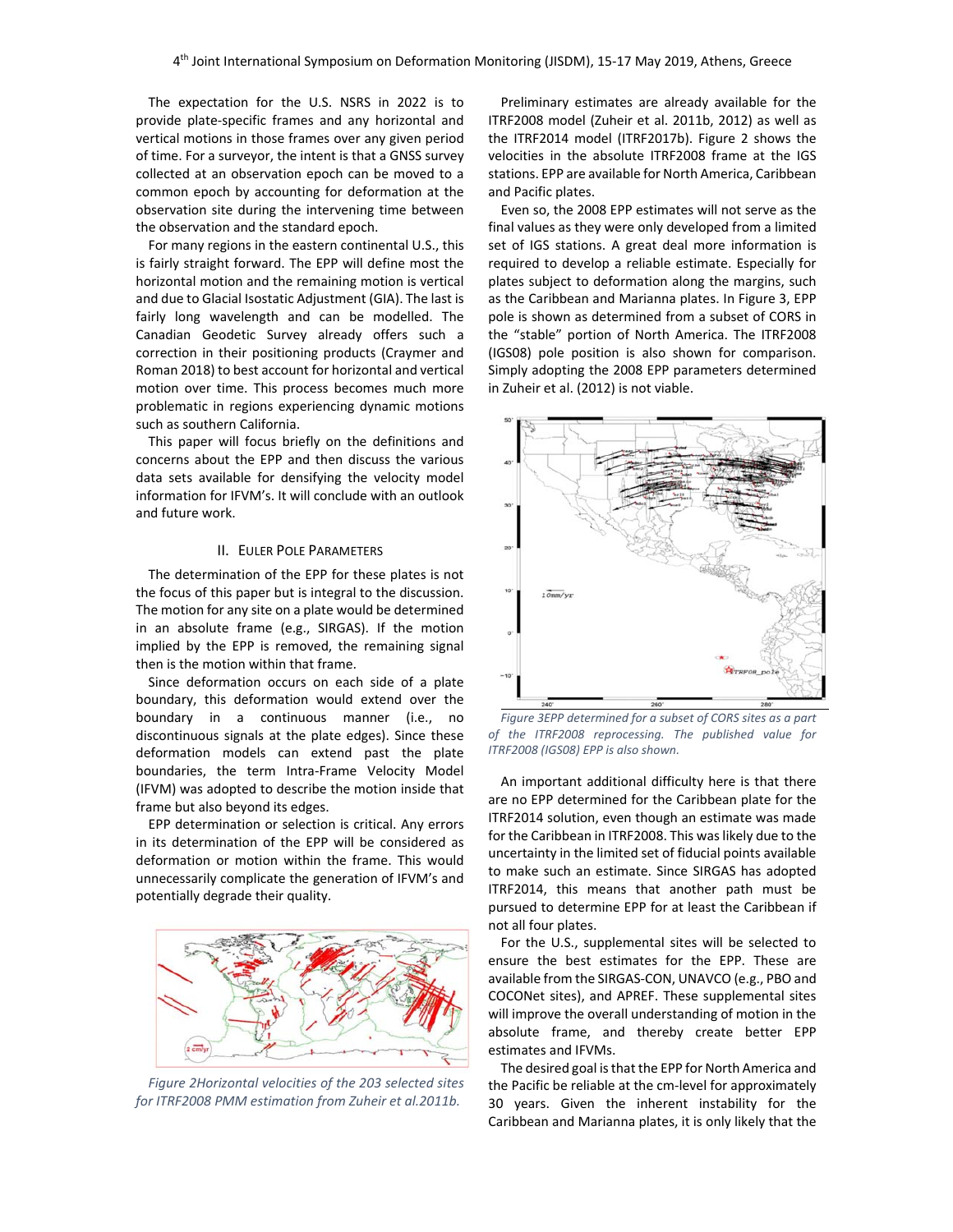EPP estimates will be cm-level accurate for about a decade.

The intent of an IFVM then is to describe motion inside the given frame at any location between any two epochs. That is no small task. It requires data on almost every spot between controls sites where GNSS signals are monitored continuously. This would need to come from supplemental control stations, space‐based observations and/or geophysical models. The most likely solution will likely entail a combination of all of the above.

## III. IFVM DETERMINATION

As noted in the Introduction, several datasets are available for generation of an IFVM. The easiest simplest is to densify using only the control stations monitored by the U.S. The Continuously Operating Reference Station (CORS) Network consists of nearly 2000 stations that are monitored daily by the NGS. There are many other private networks of continuous GNSS (cGNSS) stations. These can augment the CORS to provide a denser network of control sites. There are geophysical models that can be developed or adopted that would serve to estimate motion in between CORS or other cGNSS sites. Finally, there are remotely sensed imagery that can also estimate motion for vast regions on a near continuous basis. This section will address the pros and cons of such approaches.

## A. *CORS*

The existing U.S. Continuously Operating Reference Station (CORS) Network (Figure 4) provides fairly dense coverage across the United States.



*Figure 4CORS Network as of 29 March 2019.*

Several of these sites are also IGS sites. These data were recently adjusted together as a part of a Reprocessing effort to align them with ITRF2014. The stacked solutions provide a first estimate of the IFVM by describing the motion at the CORS sites over more than 20 years. Horizontal (Figure 5) and Vertical (Figure 6) motions were captured. A more detailed analysis is underway to model the velocities up to each successive discontinuity. These might arise from antenna changes, earthquakes, etc. The aim is to stack these and describe the expected motion between any two epochs.



*Figure 5CORS Horizonal Velocity field in ITRF2014 derived from reprocessing and stacking. Grid is 50x50 km.*



*Figure 6CORS Vertical Velocity field in ITRF2014 derived from reprocessing and stacking. Grid is 50x50 km*

However, the gaps between the CORS can be significant – especially in very dynamic regions, such as southern California. Hence, reliance solely upon CORS is not the most desirable approach.

## B. *cGNSS – Other Networks*

Several networks of cGNSS are available that are not a part of the existing U.S. CORS Network – or at least not completely a part of it. By far, the sites installed by UNAVCO through the NSF grant predominate. The Plate Boundary Observatory (PBO) sites are focused in the western U.S. (Figure 7).



*Figure 7PBO sites installed by UNAVCO under NSF funding. Roughy, 400 are already a part of the CORS Network.*

Additionally, UNAVCO maintains COCONet (Figure 8) in the Caribbean region. Again, many of these sites are a part of the CORS Network, but others are available.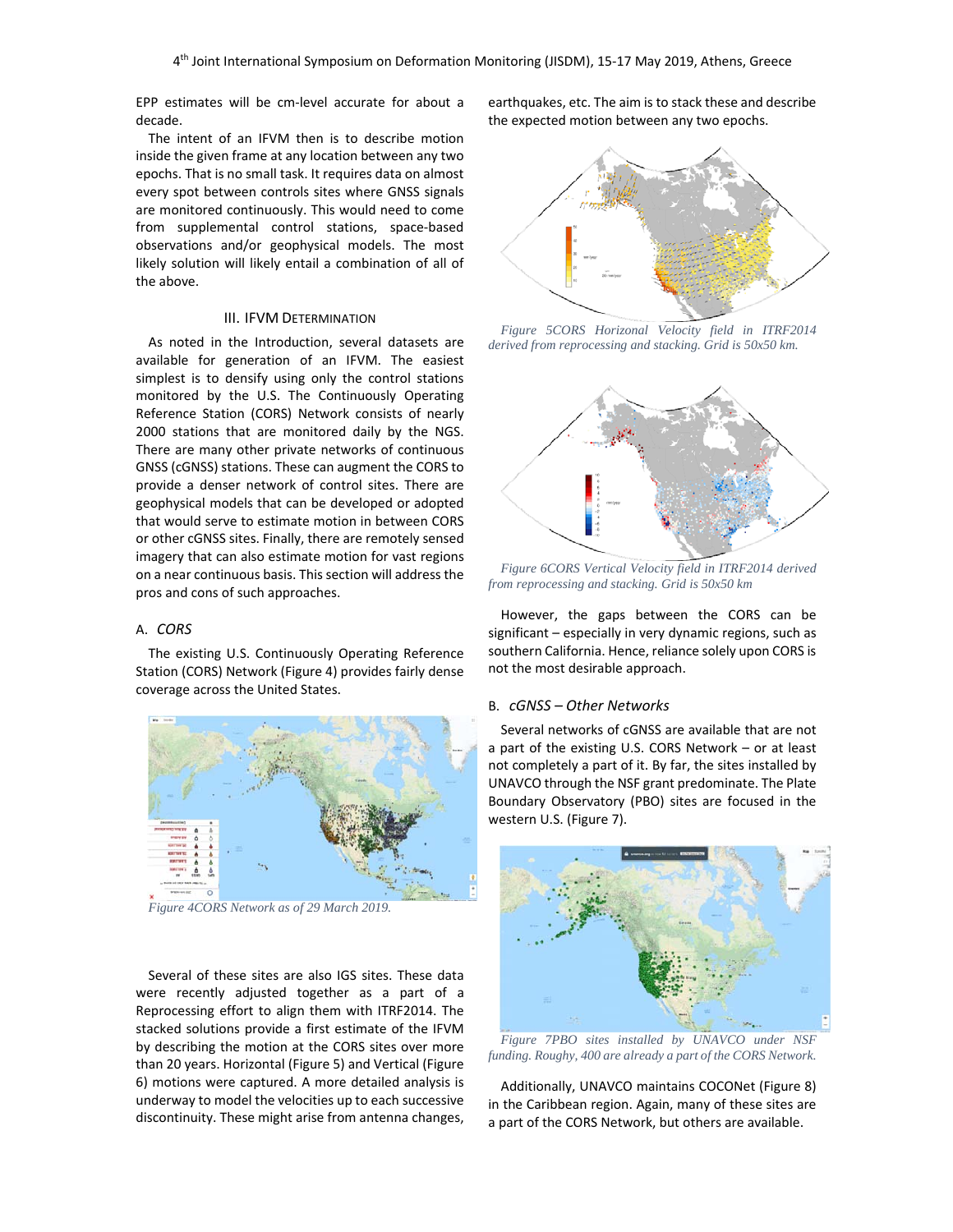

*Figure 8COCONet stations in the Caribeban installed by UNAVCO under an NSF contract.*

Some of the data shown in Figure 7 and 8 are also a part of the SIRGAS‐CON (Figure 9), but again there many new sites that could be added to provide density to the fiducial control.



*Figure 9SIRGAS Continuously Operating Network (SIRGAS‐ CON). Stations provide definitive control in defining a densified ITRF.* 

Finally, Asia‐Pacific Reference Frame (APREF) is a regional reference frame group to which the U.S. is also member. This group archives data at many sites (Figure 10) that would aid in developing the Pacific plate EPP and IFVM. Many of their sites are already a part of the CORS Network, but others could be added to augment the existing fiducial control.



*Figure 10APREF Stations in the Paciifc region.* 

## C. *Geophysical Modelling*

Much of the analysis that has gone into the previous discussions is focused on the geokinematic modelling. That describes the motion of the stations (CORS or CORS + cGNSS) in the ITRF and applies simple models (gridding, collocation, etc.) to interpolate in between these sites. Geophysical modelling seeks to describe the source of the motion and provide a physical reason for the movement.

To some extent, NGS already uses this. The Horizontal Time‐Dependent Positioning (HTDP) software (Pearson and Snay 2013) is inherent in a lot of our existing processing streams and work flows. HTDP incorporates many aspects of geophysical modelling attempting to patch areas where significant earthquakes occur. The limitation of this model is that it only accounts for horizontal motion.

Trans4D (Snay et al. 2018) does a much better job of estimating motion simply by accounting for vertical motion. Again, earthquakes and other signals are modelled and constrained by GNSS fiducial control.

The inherent risk in using geophysical modelling is that the sources being modelled are unobserved (the inverse problem). Hence, erroneous or incomplete observations may result in a poorer model. Often times, it is necessary to have some other constraints to bound the solution space sufficiently to generate a reliable model.

## D. *InSAR*

Finally, InSAR is an area that is starting to show promise. Bekaert et al. (2017) demonstrated the utility of InSAR in modeling the subsidence for the Hampton Roads region in Virginia. However, a limitation in the use of InSAR is the need to provide fiducial control. InSAR is great for determining relative velocities, but some control is required to establish an absolute velocity in a frame. This scope of this study was also limited due to the lack of historical satellite based SAR.

With Sentinel‐1 (Attema et al. 2010) already launched and collecting data, this will change. Sentinel‐1 data are already available and in use for determining velocities in remote regions of the world. A significant overhead is required for downloading and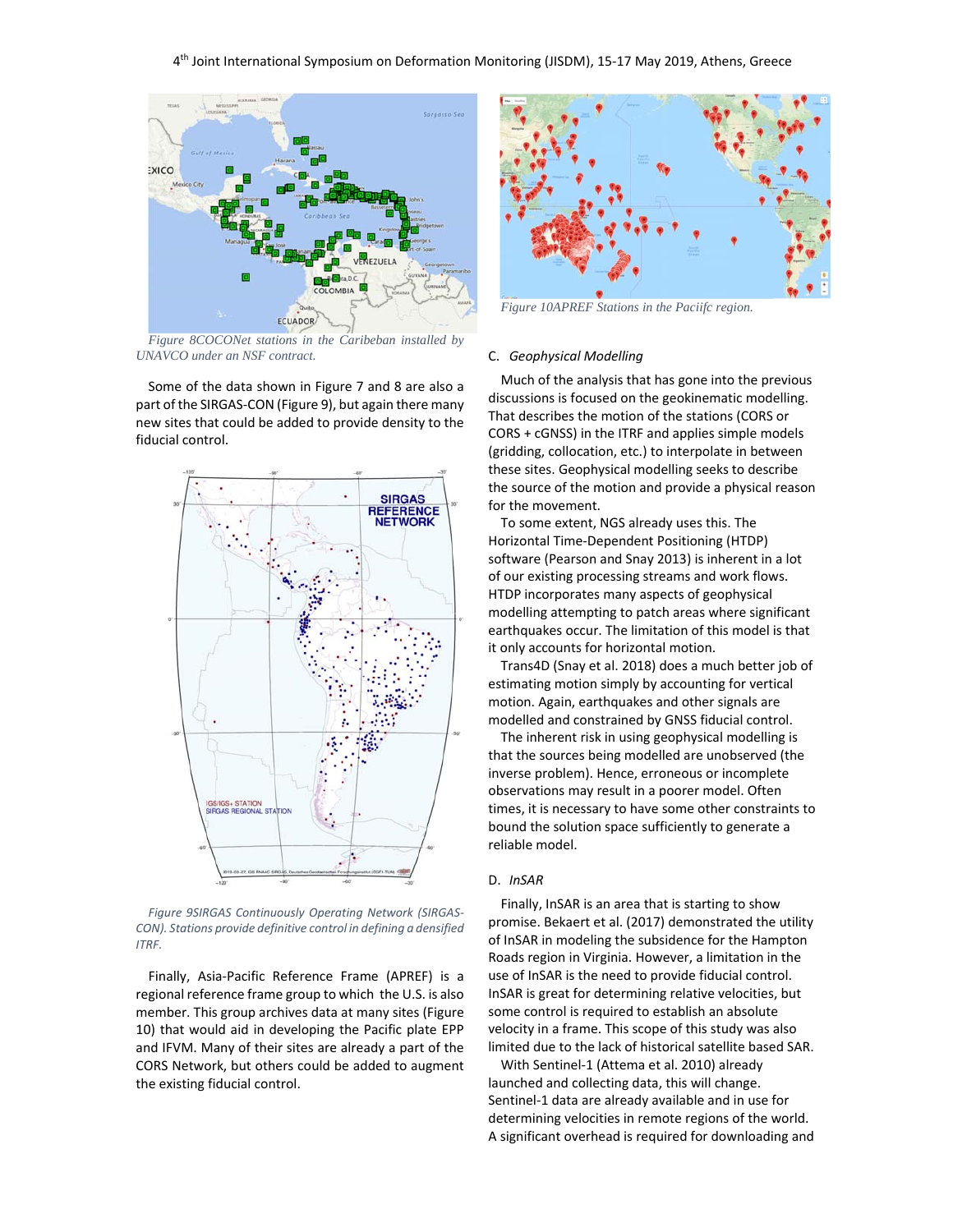processing the data to produce the interferograms. Even more is required to convert those into velocities to determine motion in an absolute frame such as SIRGAS.

Coverage is for nearly all land areas except Antarctica, though it is degraded at high latitudes. Additionally, InSAR coverage can be degraded if mountainous regions are oriented in a north‐south direction as we have in the North America. It becomes unreliable a s a means of estimating motion in the long valleys between the mountain ranges. This would be exceptionally helpful for remote regions such as the Marianas islands. The islands themselves are fairly rigid, but they are embedded in the Marianna plate. This is only a thin crescent of fairly thin crust and is crushed between the Pacific and Philippine plates. Significant deformation is occurring there. InSAR offers a real opportunity to monitor this deformation and update the EPP and IFVM models for that plate.

There is limited ground control (CORS) available. It may be desirable to install ground reflectors akin to those developed by Geosciences Australia. With these tied into the ITRF via an IERS survey, the fiducial control would be established. There are many persistent scatterers available on the islands (i.e., World War II wreckage) to serve as control for the motion.

Finally, the NASA‐ISRO SAR Mission (NISAR) mission (NASA 2017) is forthcoming in 2021. This too will provide another L‐band, space‐based SAR for velocity determination. Discussions have begun with NASA to investigate a potential InSAR service for production of velocity maps.

## IV. SUMMARY AND OUTLOOK

Certainly, this topic been explored before. Wang et al (2009) proposed models to describe a path towards a dynamic reference frame. Bock and Klein (2018) investigated use of cGNSS combined with geophysical models. This included potentially modelling seasonal effects. Beavis and Brown (2014) also explored mechanisms to account for seasonal and episodic events in order to provide better control data for velocity field modelling.

The California Department of Transportation actually commissioned a report to describe what would be required to develop a Dynamic Reference Frame (Bock and Klein 2018) for their state. They looked at many of these issues and determined that the CORS Network was insufficient by itself. In southern California, the Southern California Integrated GPS Network (SCIGN) provides a regional densification of the U.S. NSRS. Using these sites as a supplement, additional information was available to densify the deformation model.

They also examined use of geophysical models to further interpolate in between the control sites (e.g., CORS + SCIGN). The NGS will follow on this study and also examine the use of Interferometric Synthetic Aperture Radar (InSAR).

The most likely scenario for the use of data for such densification will be that NGS will use all of the above. Certainly, the CORS must be used as a part of this determination. The CORS will provide the access to the NSRS. Therefore, it is essential that they be a part of the definition of the TRF's and the associated IFVMs. Where additional information is available, stations from other networks will be added to the CORS. These include those maintained by UNAVCO, SIRGAS, and APREF. Geophysical modelling will likely have some part of predictive aspects of the motion modelling, particularly in dynamic regions such as southern California. Finally, InSAR will be available for monitoring remote regions that are problematic and expensive to monitor.

All of these will be combined to provide a densified ITRF model describing motion in an absolute frame. It is expected that the NGS will not attempt to model all signals, only those from continental down to a regional scale. It will be left to local and regional groups to observe and model local features.

For example, there are two scales of subsidence occurring in southern Louisiana. Much of the region is subsiding slowly, but there are more erratic events occurring in the surface areas. NGS has a number of CORS sites that have been driven to refusal and provide reliable estimates of the former. Such signals would be incorporated into the IFVM. The surface deformation would not. By providing a reliable regional model, the residual motion at the surface is more easily detected and can be taken into account for practical engineering and scientific concerns.

#### References

- Altamimi, Z., X. Collilieux, and L. Métivier (2011a), ITRF2008: An improved solution of the International Terrestrial Reference Frame, J. Geod., 85(8), 457–473, doi:10.1007/s00190‐011‐0444‐4.
- Altamimi Z., L. Métivier, and X. Collilieux (2011b), ITRF2008 Plate Motion Model, *Geophysical Research Abstracts*, Vol. 13, EGU2011‐4750, EGU General Assembly 2011.
- Altamimi, Z., L. Métivier, and X. Collilieux (2012), ITRF2008 plate motion model, *J. Geophys. Res.*, 117, B07402, doi:10.1029/2011JB008930.
- Altamimi Z., P. Rebischung, L. Métivier, and X. Collilieux (2017a), Analysis and results of ITRF2014, *International Earth Rotation and Reference Systems Service, IERS* Technical Note No. 38, doi: 10.1002/2016JB013098.
- Altamimi Z., L. Métivier, P. Rebischung, H. Rouby, and X. Collilieux (2017b), ITRF2014 plate motion model, *Geophysical Journal International*, Volume 209, Issue 3, Pages 1906–1912, https://doi.org/10.1093/gji/ggx136
- Attema E., C. Cafforio, M. Gottwald, P. Guccione, A. Monti Guarnieri, F. Rocca et al. (2010), Flexible dynamic block adaptive quantization for Sentinel‐1 SAR missions IEEE Geoscience and Remote Sensing Letters, 7 (4), pp. 766‐770.